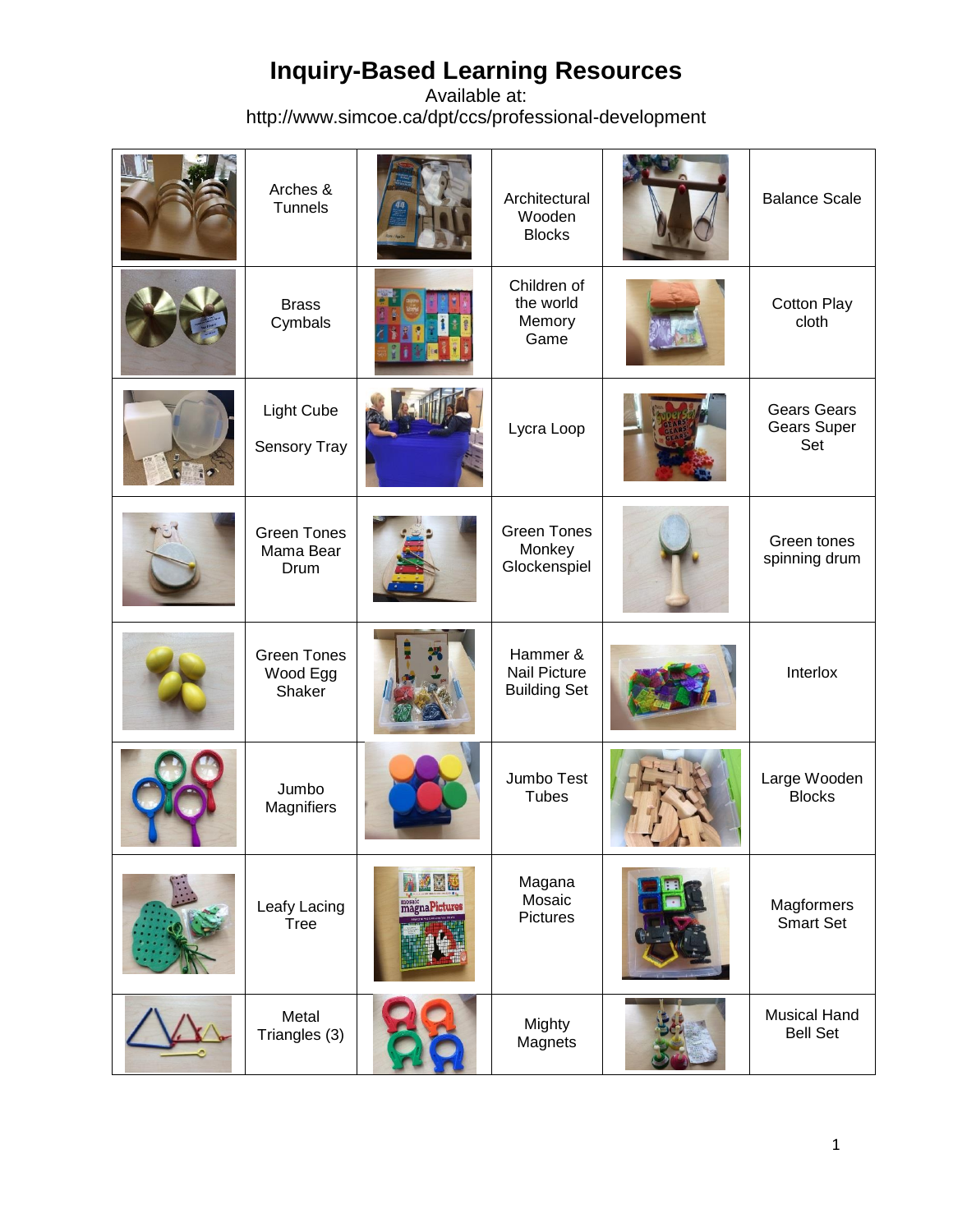| <b>BANDARY COMPANY</b> | Parachute                    | Pattern Play                   |                   | Pip Squigz                              |
|------------------------|------------------------------|--------------------------------|-------------------|-----------------------------------------|
|                        | Playstix<br>Jumbo Set        | Playstix<br>Super Set          |                   | Primary<br>Science<br><b>Binoculars</b> |
|                        | Q-Bits                       | Rainbow<br><b>River Stones</b> |                   | Rainbow<br><b>Blocks</b>                |
|                        | Rings and<br>sticks          | Sensory<br><b>Shapes</b>       |                   | Sensory<br>Stepperz                     |
|                        | Simple Tape<br>Measure       | Snap Circuits                  |                   | Squigz<br><b>Benders</b>                |
|                        | Squigz<br>Deluxe Set         | Stacking<br>Tower              | <b>STOP</b><br>GO | Stop Go Sign                            |
|                        | <b>Tactile Curve</b><br>Path | Tambourine<br>with 5 bells     |                   | Team Walker<br>4Pairs                   |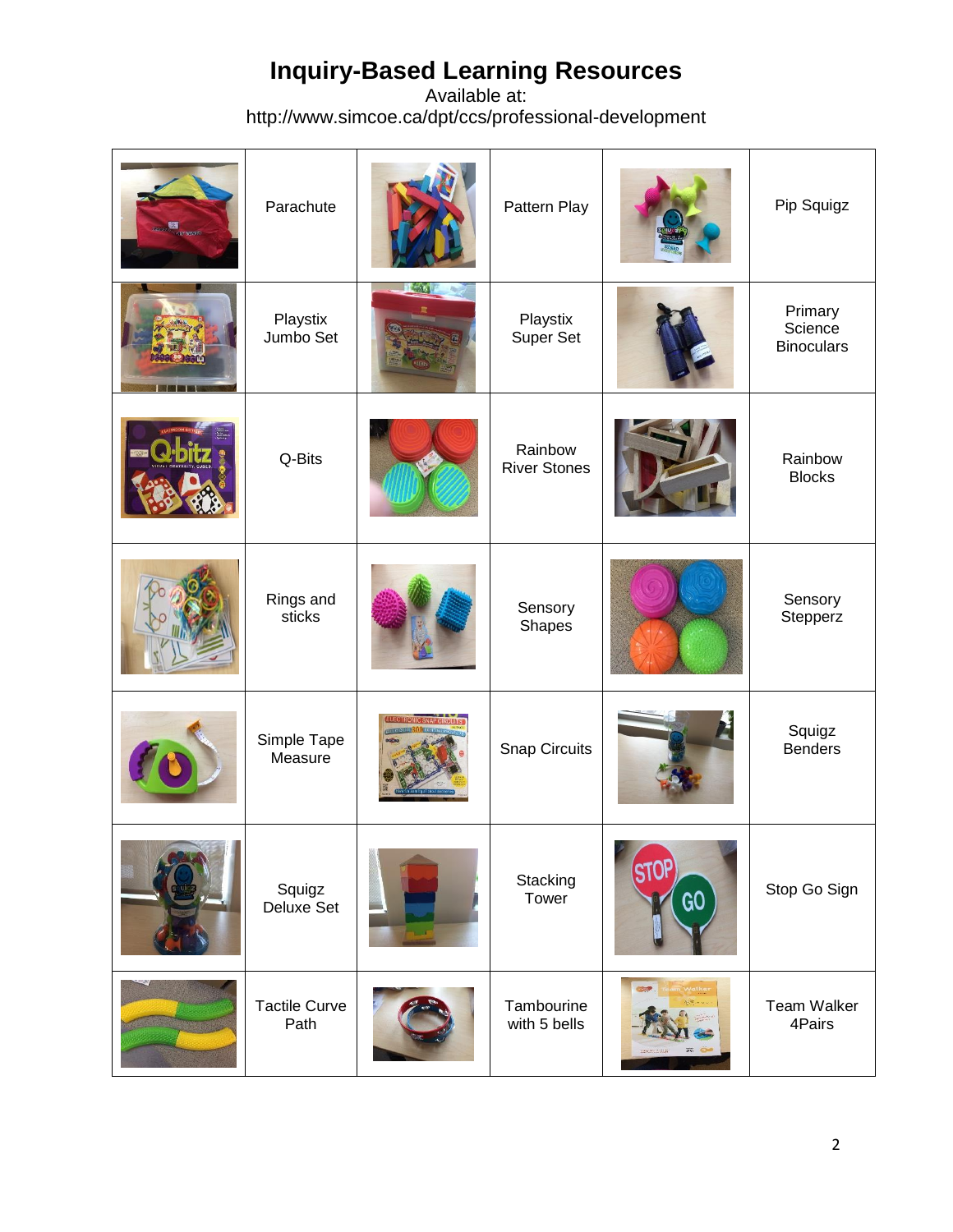| Test Tube &<br>Dropper Sets | Tunnels of<br>Fun            | Wooden Pulley                 |
|-----------------------------|------------------------------|-------------------------------|
| Twig                        | Wooden Tree<br><b>Flakes</b> | Wooden Water<br><b>Blocks</b> |
| Yoga Spinner                | Exploration<br>Kit           | Exploration<br>Kit            |
| Exploration<br>Kit          | Exploration<br>Kit           | Exploration<br>Kit            |
| Exploration<br>Kit          | Exploration<br>Kit           | Exploration<br>Kit            |
| Pond Life                   | Reflection<br>Tray           | Rock Box                      |
| Story Basket                | Story Basket                 | Story Basket                  |